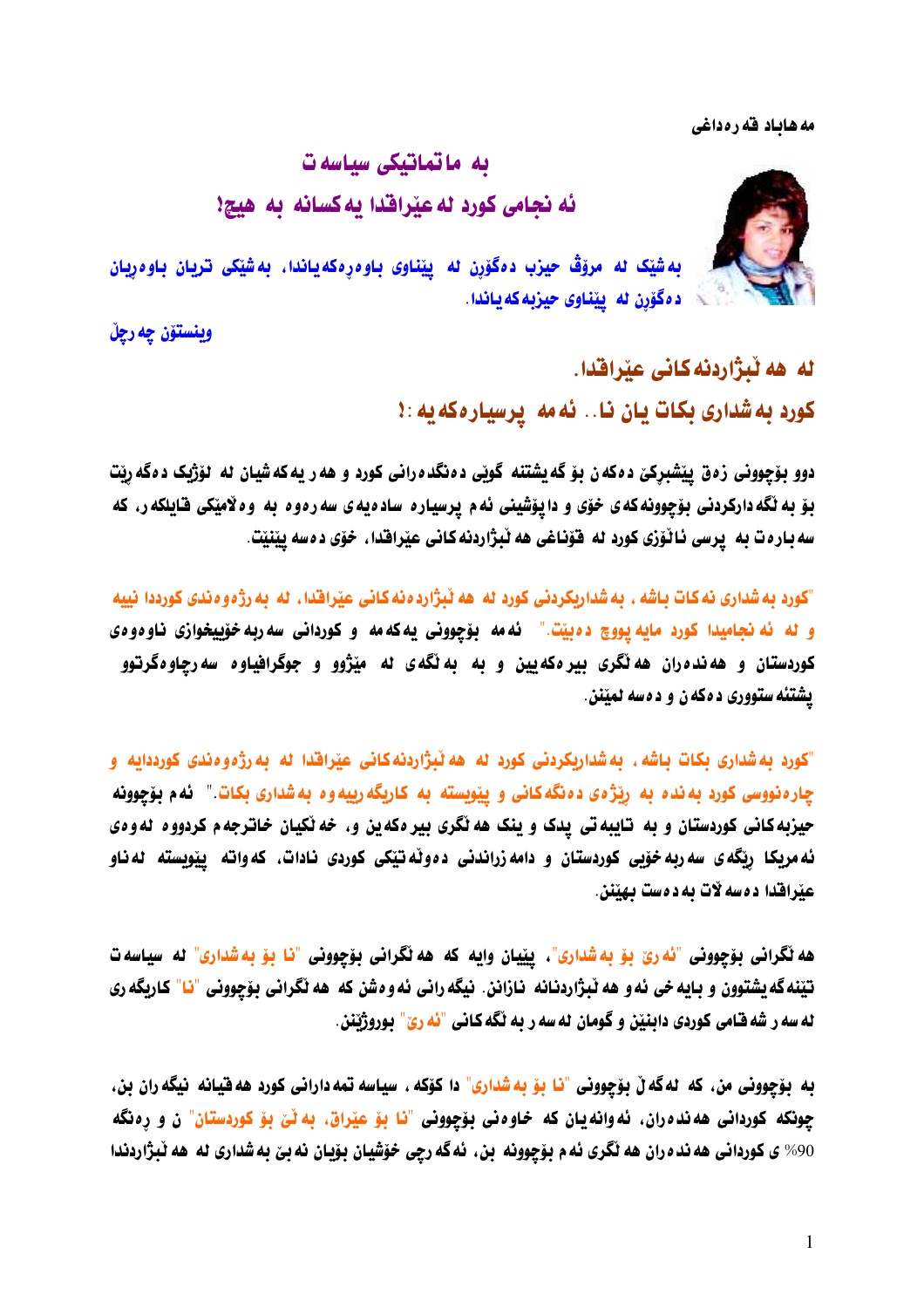بکه ن و هه نویستی راسته وخوّی خوّیان "که بایکوتکردنی هه نبژاردنه" بنوینن، د ه توانن که س و کار و دوّست و هاوه ٽه کانيان له کوردستان بو ئه و مه به سته هان بدهن که بايکوٽي هه ٽبژاردنه کاني عيراق بکه ن، دياره ئه مړوّ له کوردستاندا که م خیّزان هه یه که سیّ یان چه ند که سیّکیان له هه نده ران نه بیّ. ئه مړوّ ئامرازهکانی يه يوه نديكردن به ناوخوّي كوردستانه وه ئه و ه ند ه ئاسانه ، كه د ه توانن له سه ر سندوقي د ه نگدانيش بيّت، رايان ييّ بگوّرن و وا بکهن که دمنگ بوّ عيّراق نهدهن. ومليّ سياسه تمه داران و عيّرافخوازه کوردمکان هه ق نییه ییّیان وا بیّ ئهو بۆچوونهی کوردستانخوازان ههیانه و ئهو هه نْویْستهی که له شهقامی کوردی د ديانه ويت، له ناسياسيبوون و سوّرْناكييه و د بيّت، چونكه هه ردوو لا ته نها به به نگه د دتوانن بيسه لميّنن كام سياسه ت ئه مروّ له به رژه و دندی کورددايه .

مه رج نييه هه ر بۆچوونێ حيزبي فه رمانر ه وا و حکومه ت ريکلامي بۆ بکات سه ربگريّت. نموونه يه کي به رڃاو له سويّددا روويدا كاتيّک كه بوّ گوّريني دراو له كروّنه<code>و</code>ه بوّ يوّروّ هه نْبژّاردن كرا و، يارتي فه رمانرٍ هوا و هه نديّ له یارته کانی دییش به هه موو توانای خوّیانه وه هه وٽیان دا هاولاتی سوێدی قایل بکه ن که یوّرو٘ له به رژه و ه ندي ئه واندايه و يۆرۆ هه ٽببژێرن، نه يانتواني و له ئاكامدا "نا بۆ يۆرۆ" به رێژه يه كي سه رسامكه ر برديه وه . بِوْ نموونه :لايه نگراني به ٽيّ بوّ يوّرو له هه ٽمه تي راگه ياندندا بوّ به ٽگه ي باشي يوّرو ده يانگووت دەنگ بۆ يۆرۆ بدە، ئيدى لە كاتى سەڧەركردندا يێويست ناكات يارەبگۆربتەوە! لايەنگرانى نا بۆ يۆرۆ ده يانگووت: ئه م به نگه يه وهک ئه وه وايه بِلَيْن: سه رت بِتاشه ، ئيدي پيٽويستت به شانه نييه .

من به نگه ی حیزبه کانی کوردستان و لایه نگرانی "به نّیّ بوّ عیّراق" ربّک وا دهبینم که "سه ری کورد بتاشن و ئاويّنه په کيشي بدءنه دهست و بِلّيّن سه پرکه چه ند جواني\" کانتيک ده ٽيّن چاره نووسي کورد به عيّراقه وه به نده و کورد ده بيّت کاريگه رانه به شداری ئه و هه نّبژاردنه بکات تا نه بيّته هاولاتی يله دوو! ناخر ئه م رايه چوّن ده تواندريّت به نگه دار بکريّت؟! خوّ سياسه ت شيعر نييه بهوّنريّته وه ، هاوکيّشه يه و شي ده کريّته وه ، کورد ييْويسته له هاوكيْشُه ي سياسيدا لايه نگري هاوسه نگي بيّت نه ک لاسه نگي. له وه ناسانتر نييه که بيسه لميّنين مانه و دی کورد له گه لْ عیْرافْدا سه نگی کورد سووک دمکات و. هاوکیْشه که لاسه نگ دمبیّت. ئه و هه له ی ئه مروّ له نارادایه بو دروستکردنی ستاتووی سیاسی کورد له م به شه ی کوردستاندا، ده رفه تیکه و نابیت له دهست بدریت، كورد قه ت نابيّت به هاولاتي يله يه ک له ولاتيّکي تردا، کورد له عيّراقدا له باشترين حالّه تيشدا و نهگه ر به هه موو سه نگی خوّشیه وه ده نگی بوّ بدات چارهکیکه نهک نیوهش. واته کاریگه ری نییه و نابیّت به ده نگی بريارده ر، ئه مه ش خوّ به خوّ ئه وه دهگه په نيّت كه "ته نانه ت" ئه گه ر سيسته مي ولاتي عيّراق ديموكراسيش بيّت "که نهمهیان به رای من تا بیست سانّی تریش مه حانّه"، هیّشتا ههر کورد به یاشکوّیی و یلهدوویی د مينيّته وه . به ژماره و پيّوانه و به ريّژه كورد له عيّرافدا هه ر به كه مايه تي چاوي ليّده كريّت.

سياسه تيش دهکريّ به ماتماتيک ئه نجامهکهي بيێوريّت. من وهکو هه نگريکي بوّچووني "نا بوّ به شداري له هه نْبِژَاردنه كانی عيّراق، به نّیّ بوّ هه نْبِژَاردنه كانی كوردستان به كه ركووک و خانه قينيشه وه" ، هه ولّ دهدهم ماتماتیکیانه نه نجا*می س*یاسه تی بایکوتکردنی هه نبژاردنهکانی عیّراق شی بکه *مه*وه و هه نگاو به هه نگاو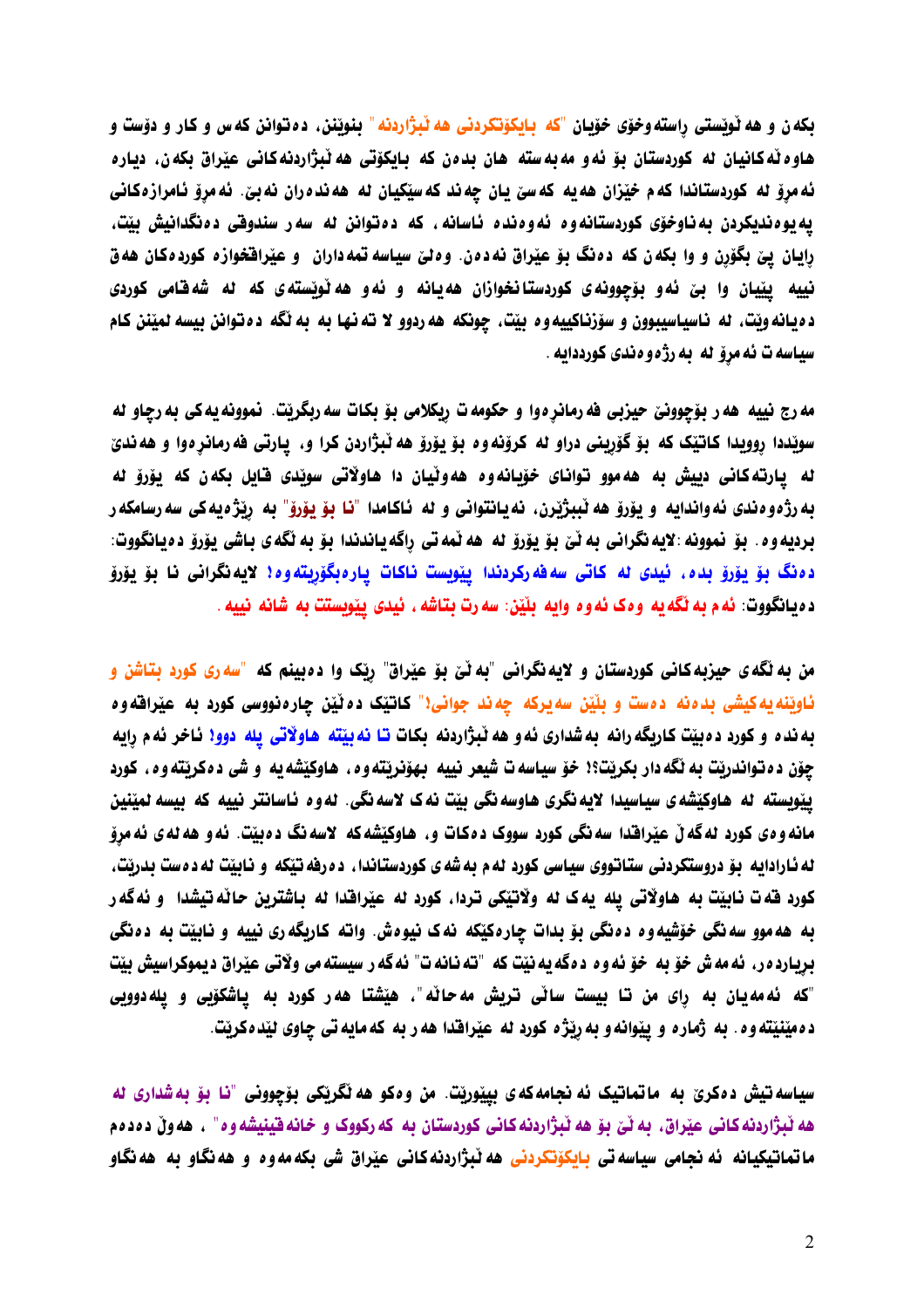بيسه لميّنم. با به رهه نستكاراني ئهم بوّچوونه ش بيّن و به ماتماتيک بوّمان بسه لميّنن كه كورد له عيّرافدا مافي پارٽِزراو دهبيٽ و کاربگه ر دهبيٽ.

له ئه ندازهدا بپردۆز هەيە ، له بپردۆزەكاندا لۆژبكێک هەيە بە هەنگاوي ئەندازەيى دەسە لمێندرێت. بە سێ هه نگاو ئه نجام دهدات به دهسته *وه* ، <mark>دراو ، داواکراو ، سه لماندن</mark>. من بهم شَيْوازه ئه ندازهييه بۆچوونى خوّم و لۆژبكى نا بۆ بەشدارى كورد لە عێراقدا، دەسە لمێنم.

دراو:

- کوردستان دابهشکراوه و بهشی باشووری کوردستان عیّراق داگیری کردووه. (په یماننامهی لوّزان به نگه یه ).
	- کوردستان و عیّراق دوو نیشتیمانی جیاوازن. (جوگرافیا به لُگه یه )
- کورد گه ليکي ژبردهسته. وهک کۆيله تهماشا کراوه و دهکري (ميژوو به نگهيه، کارهساتهکان جینوْسایدی ئه نفال و هه له بحه و بارزانییه کان و هتد.. به لُگه ن)
- کورد دهیه ویّت له دوّخی کویله بوون و ژبّردهستی ئازاد بیّت. (شوّرشه کانی سه ده) بیسته می هه ر له شۆرشی شَيْخ مه حموود دو ، تا شۆرشه كانی بارزان و ئه پلوول و گولان و شۆرشی نوێ،به نگه ن)
- کورد مافی سه ربه خوّبی هه به و مافی دامه زراندنی دهولّه تی کوردی هه به .(باسای نِیّونه ته *و ه*یش رێگەي يێ دەدا، ياسا نێونەتەوەييەكان و بنەما گەردوونييەكانى ماڧەكانى مرۆڤ بە ێگەن.)
- کورد ده توانئ خوّی ولاتی خوّی به ربّوه به رئ . (چونکه دهولّه مه نده و ژبّرزه مینی کوردستان پره له زنري رهش، که رکووک و خانه قبن به نگه ن)

داواكراو:

- كورد به شداري هه نُبرًاردن نه كات و له به رژه و ه نديدا نييه .  $\overline{a}$
- بابكۆتى ھە ئىژاردن بكات و بەو ھە ئوتستە دنيا لە داخوازىيەكەي تېتگە بەنپت كە "چيابوونەو د بە عيّراق"ي د ه ويّت.

سه لماندن:

- ئه گه ر سه رجه م کورد <u>بایکوتی</u> هه نُبژاردنه کانی عیّراق بکات، خوّی باشترین ریفراندوّمه و کاریگه رترین خواسته که به ریکخراوی نه ته و دیهکگرتووهکان، کوّمه نگه ی نیّونه ته و هیی و هیّزه گه ردوونییه به بو ه ندیدار ه کانی یگه به نتت.
- که نُهم هه نُويسته هي تيکراي کوردي باشوور بيّت جيهان ناتوانيّ فه راموّشي بکات و نيدي ناتوانريّت وهک پرسێکی نێوخو٘یی عیّراق له پرسی کورد بروانریّت. پرسی کورد دهبیّته پرسی٘کی نیّونه ته وهیی و د دبيّته خاٽي په که م له روّژيقي سياسه تي ئه مريکا، ئه ورويا و ريکخراوي نه ته و ه په کگرتوو هکان.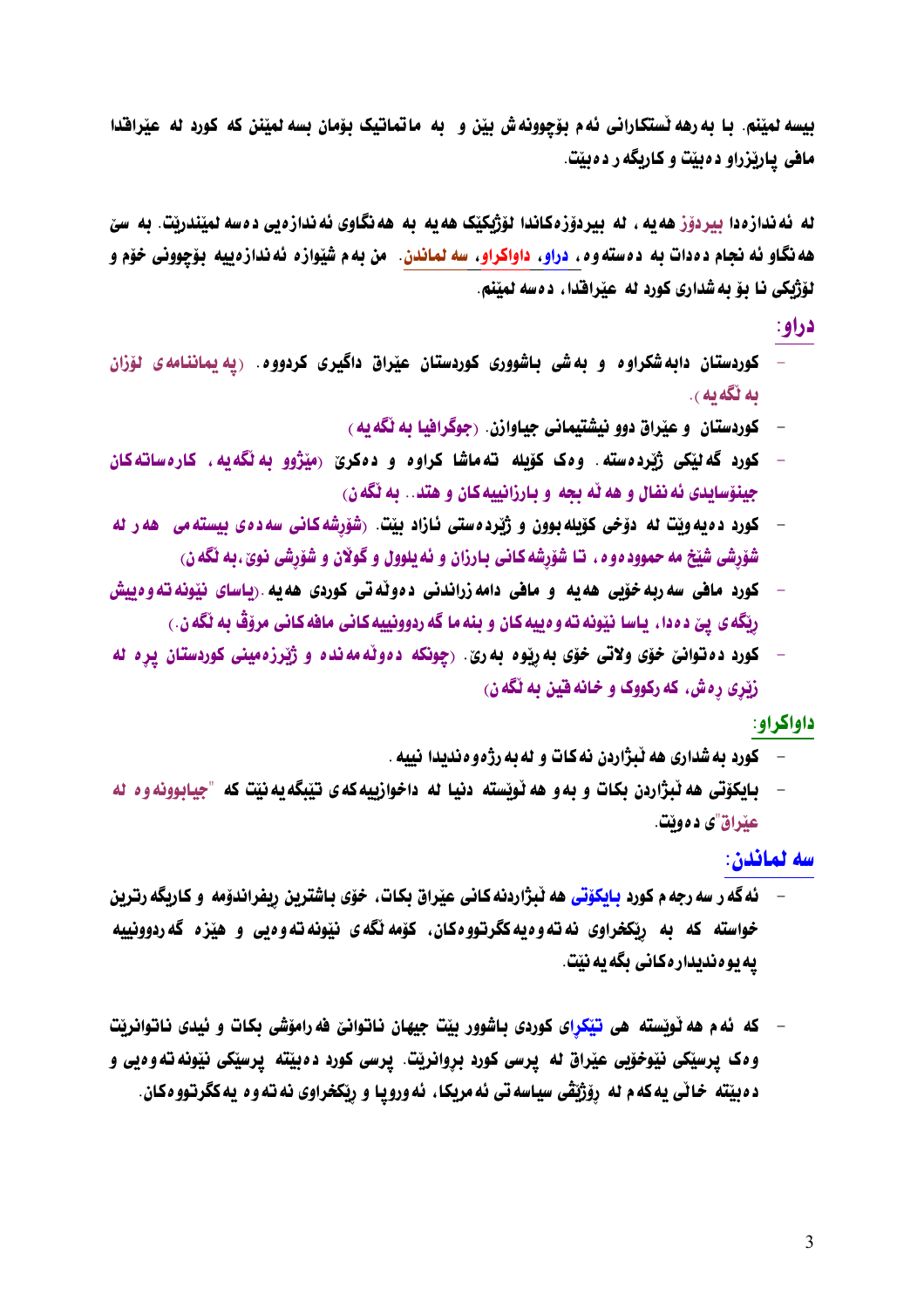- له به رامبه ره ه و خواسته گشتییه دا ده ونّه تانی دراوسیّ، که به شه کانی تری کوردستانیان داگيركردووه، ناتوانن به رهه نّست بن. <mark>توركيا له ته قه لا</mark>دايه بوّ چوونه نيّو بـازاري ئ<mark>ه ورويـا</mark>، هه ر جونهیه کی ناسیاسی تر دهسان له و خواسته ی دووری ده خاته وه. نُ<u>تر</u>ان توماتباره به دروستکردنی چه کي ئه توّمي، پيشيّنکاري مافي مروّڤ، مافي ژن و تاواني ديکه و ئه مريکا له که ميندا بوّي. سوورياش وهک مۆنگايهکي تيرۆريستان دەستنياشان کراوه و ئهم جه نگه ٽه ش رنگه ي تاقه يه ک شير دهدات. بووش ئهم روِّلُه نادات به "به شار"، با نازناويشي "ئه سه د" بيّت.
- کورد هاوکات لهم ده رفه ته سوود وه رېگريت و هه ٽويستي گه ل و حکومه ت و حيزبه کان په ک بيت له پرسی سازشنهکردن له سه ر که رکووک و خانه فین و ناوچه ته عریبکراو هکانی دی و گیرانه و دیان و "به کرد *دو*ه" کردنی که رکووک به دڵی، واته یایته ختی کوردستان.
- له رووي كۆمه ٽناسييه و د: كورد ناتوانيٽ له گه ڵ عيرافندا يه ک كۆمه ٽگه ي هاوبه ش ييک بهينيٽ. به ييْي تيۆرىيەكانى كۆمەڭناسى كۆمەڭگە ئۆرگانىكە ئەكۆمەڭى دەزگاي يىكەوە يەيوەست. له گه نیه کدا ته با و هاوبه ش کار دمکات. نه م یه یومستی و ته بایی و هاوبه شییه له نیّوان کورد و عه ره بدا نییه و به ئاسانیش دروست نابیت.
- له رووی ده روونناسییه وه: کورد له ئه نجامی ییکه وه بوونی زوّره ملیّیدا له گه لّ عیّرافتدا و به دهستی رژيمه ديکتاتوره په ک له دواي په که کاني نه و ولاته دا، بريني د درووني زوّر قووٽيان بوّ دروست بوو ه. تازهترین زامهکانی ئه نفال و هه نّه بجه یه که لای کهم نیو سه دهی دهوی ساریّژ ببیّته وه. که واته ناتوانيّ به م زامه ده روونييانه وه له گه لْ عيرافندا "با سه داميش نه ما بيّت وبه عسيش فه رمانر ه وا نه بيّت"، به هيّمنييهوه بژی. ئاكامی پيّكهوه ژيانی كورد لهگه لْ رِژيْمی نويّی عيّرافيشدا به رهه ميّكی نازارد ه ري د ه بيت بو کورد.
- له رووی سیاسییه وه: جیابوونه وهی کورد دهیکاته خاوهنی ناسنامه یه کی سیاسی تایبه ت به خوّی له نێو کۆمه ٽگه ي نێونه ته و ه پيدا و کوردستانيش و ه ک قه واره په ک له نێو ئه تله سي جيهاندا جِيّد هگريّت. راسته دهوتريت نه سه ردهمي گلوبانيزمدا سنوورهکان دهسردرينهوه و تا ديّ کومه نگه و دهونهتان يه كدهگرن و خانه هاويه شه كانيان نه گه لْ يه كتريدا كۆدهكه نه وه. وه نيّ نه مه هيچ نه و راستييه ناگۆرپت که هیچ ولاتیکی دنیاش له ییناوی ئه و یهکگرتنه و دیه دا ناوی خوّی له نه خشه ی جیهاندا نه سریوه ته وه و نالای ولاتی خوّی لوول نه داوه و گستانتووی سیاسی خوّی نه خستوّته خه ته ره وه. هه رگيز ئه و پاساوه بو دوخي کورد قبوٽکراو نيپه و بو هيچ گه ل و وگتيکي ديکه ش نه بار نيپه . سويد، ئه نُمانيا، دانمارک، فينله ندا و هتد ده توانن و خاٽي هاوبه شيان هه په که پيکهوه له په کيتي ئه ورويادا يه يماننامه يان هه بيّ، و د بيّ هه ر ئه م ولاتانه نايانه ويّ له گه لْ ولاتيْكي ناديموكراسي دا يه يمان مۆر بکهن. کورد و کوردستانيش لهم هاوکيشهيه بهدهر نين، کورد دهتوانيّ له داهاتوودا له گه لْ کوردستانه کانی دیکه دا "که ده بن به ولات" هاویه یمان و هاوسیاسه ت بیّت و سنوورهکانی